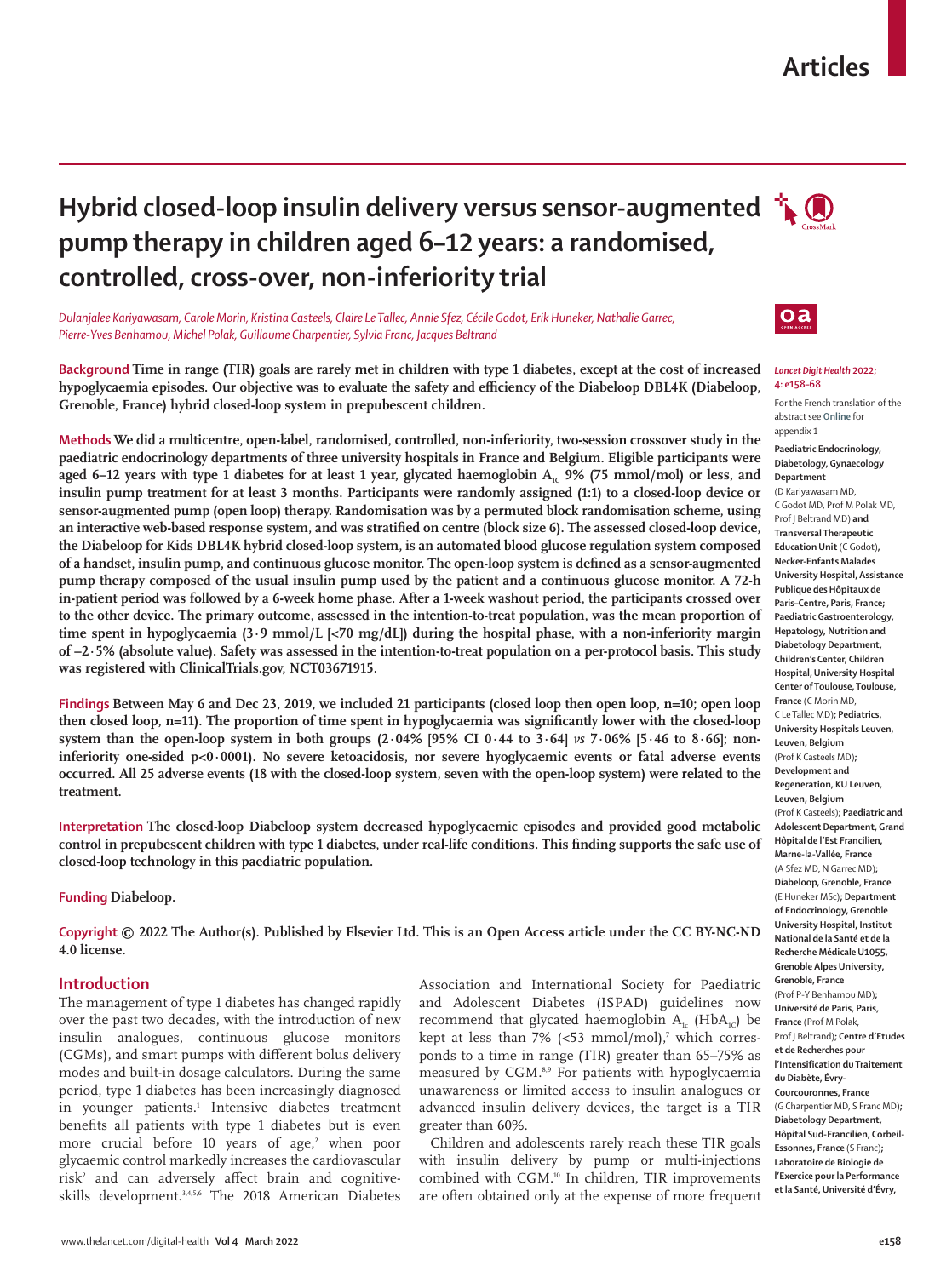**Institut de Recherches Biomédicales des Armées, Université Paris Saclay, Evry, France** (S Franc)

Correspondence to: Prof Jacques Beltrand, Endocrinology, Diabetology, Gynecology Department, Necker-Enfants Malades University Hospital, Assistance Publique des Hôpitaux de Paris– Centre, Paris 75015, France **jacques.beltrand@aphp.fr**

#### **Research in context**

#### **Evidence before this study**

We searched PubMed from database inception to July 20, 2021, for randomised controlled trials published in English using the terms "artificial pancreas" OR "closed-loop" AND "type 1 diabetes mellitus" OR "diabetes" AND "paediatric patients" OR "children". We limited our search to single-hormone systems. We identified 13 randomised controlled trials including paediatric participants, most of which also included adult populations. All these studies compared hybrid closed-loop systems against sensor augmented pump therapy, either including exclusively children (<18 years old) or including adults and children. Most of these studies assessed short-term use of hybrid closed-loop systems (between 48 h and 7 days). Only two studies assessed longer term use (12–16 weeks) of hybrid closed-loop systems at home exclusively in children and two studies assessed the hybrid closed-loop system among adults and children, either during 6 months or during 12 weeks. All these studies showed an increase of proportion of the time in range or an improvement in hypoglycaemic events with a closed-loop system. Over the past year, multiple other non-controlled studies assessed hybrid closed-loop systems in paediatric patients.

#### **Added value of this study**

This multicentre, open-label, randomised, controlled, non-inferiority, two-session crossover study is one of the first to

hypoglycaemic episodes. Quality of life of young patients with type 1 diabetes and their parents also deserves careful attention, as striving for elusive glycaemia goals can cause emotional distress.<sup>11</sup> Recently developed hybrid closed-loop systems combine a CGM, an insulin pump, and an algorithm that uses data from the CGM and pump to automatically adjust the amount of insulin delivered. These devices might help to reach glycaemia targets more reliably but have chiefly been assessed in adults and adolescents.12 Closed-loop systems might be superior over sensor-augmented pump (open loop) delivery in maintaining glycaemia values within the target range<sup>13</sup> and also have a good level of acceptance.<sup>14-16</sup> In adolescents with poor glycaemic control, a closed-loop system has been shown to increase the TIR without increasing hypoglycaemia or ketoacidosis events.<sup>17,18</sup>

An increasing number of studies have assessed hybrid closed-loop systems in children younger than 14 years;<sup>17,19-30</sup> however, only a few studies have assessed hybrid closedloop systems under conditions resembling everyday life in the long-term, during day and night, in participants exclusively younger than 14 years in a parallel-group, randomised trial showing an improvement in the TIR without increasing hypoglycaemia.<sup>22,25</sup>

The first-generation Diabeloop device (DBLG1; Diabeloop, Grenoble, France) is, to date, the only hybrid closed-loop system that allows customisation of several parameters according to the patient's physiology. In adults,

assess a closed-loop system versus a sensor-augmented pump in prepubescent children without including adults, with both a short (72 h) in-hospital phase and a longer (6 weeks) phase at home under usual living conditions. This is also one of the first studies assessing both metabolic targets and the quality of life of the patients and parents while comparing sensor-augmented therapy to a hybrid closed-loop system. Our findings suggest a decrease in hypoglycaemic episodes (primary outcome), as well as an increase in the proportion of time spent within the target range with the closed-loop system during the 6-week home phase. The closed-loop device was well accepted and was associated with positive psychosocial and quality-of-life effects.

### **Implications of all the available evidence**

The hybrid closed-loop system was safe in prepubescent children, decreased hypoglycaemic events, and improved the time spent within the target blood glucose range. These results support previous data suggesting that the use of an artificial pancreas improves blood glucose control in prepubescent children with type 1 diabetes in everyday life conditions with glucose remote monitoring in both the short and long term.

the Diabeloop device increased the TIR compared with an open-loop device in a 12-week study.<sup>31</sup> Diabeloop for Kids (DBL4K; Diabeloop) is an adaptation of the adult DBLG1 medical device.<sup>31</sup>

Our primary objective was to assess the non-inferiority of DBL4K in terms of protection from hypoglycaemia versus an open-loop device during a 72-h hospital stay in prepubescent children aged 6–12 years. Secondary objectives were to compare closed-loop and open-loop therapy over the 72-h hospital period and a 6-week home period regarding hypoglycaemic events, TIR, technical performance, and patient-related outcomes.

## **Methods**

## **Study design and participants**

We did a multicentre, open-label, randomised, controlled, non-inferiority, two-session crossover study in the paediatric endocrinology departments of three university hospitals in France (Necker-Enfants Malades University Hospital, Paris; and University Hospital, Toulouse) and Belgium (UZ Leuven, Leuven).

Paediatric, prepubescent patients aged 6–12 years (Tanner stage I) at screening were eligible if they had type 1 diabetes for at least 1 year with confirmed  $HbA_{1C}$  of 9% or less (≤75 mmol/mol), a daily insulin requirement of 8 units or more, and insulin delivery via an external insulin pump for at least 3 months. The participants and their parents or guardians had to live in an area with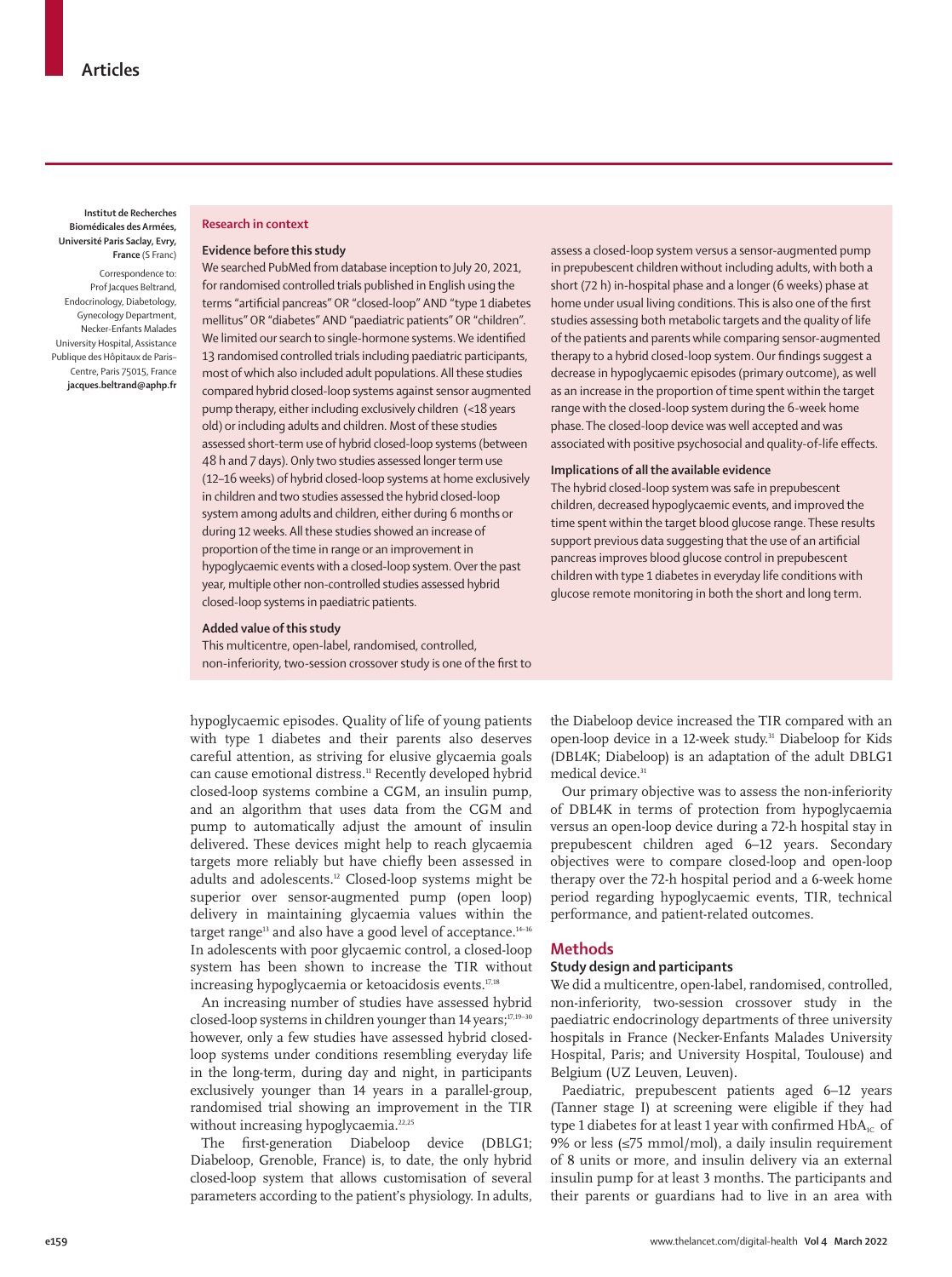internet and mobile phone coverage and to agree to spend 72 consecutive hours in hospital. We excluded participants with two or more episodes of severe hypoglycaemia, one or more episodes of ketoacidosis, or both, in the previous 6 months, as well as participants with impaired awareness of hypoglycaemia (Gold score >4).

Potential participants were identified and screened by their treating clinicians who invited their parents to contact the research team of the clinic facility. Written informed consent was obtained from the participants and their parents or guardian before study inclusion.

The appropriate ethics committees in France (Comité de Protection des Personnes) and Belgium (Ethische Commussie UZ Leuven) approved the trial. The trial was also approved by the French Medicine Safety Agency (Agence Nationale de Sécurité du Médicament) and by the Belgian Federal Agency for Medicines and Health Products.

The study protocol is available in appendix 2 (pp 41–159). The CONSORT, CONSORT-AI, and SPIRIT-AI checklists are also shown in appendix 2 (pp 32–40).

## **Randomisation and masking**

Participants were randomly assigned (1:1) to either a closed-loop system first or an open-loop system first for 72 h in hospital then, at the two French sites, for 6 weeks at home. After a 1-week washout period, the participants crossed over to the other device, again for 72 h in the hospital and, at the French sites, 6 weeks at home.

A permuted block randomisation scheme was generated by a validated system using automated computerised software connected to an interactive web-based response system (ClinInfo, Lyon, France) that ensured concealment. Randomisation was stratified on centre and block size was fixed to 6. Random assignment was done at each centre. Neither the investigators nor the participants and parents were masked to treatment allocation.

#### **Procedures**

The investigators and clinical staff at each site provided the children and parents with a training session on how to insert and calibrate the subcutaneous CGM, interpret the data displayed on the real-time CGM device (DexCom G6; DexCom, San Diego, CA, USA), and adjust insulin doses on the basis of glycaemia. The participants then used the device for 72 h in hospital. The Dexcom G6 CGM system is designed for continuous measurement of glucose concentrations in the 2·2–22·2 mmol/L (40–400 mg/dL) range for 10-day wear and continuously beams data directly to a receiver (or a smartphone). The transmitter is wireless and sends glucose data to the receiver or a Diabeloop handset.

After this run-in period, the participants received insulin via either an open-loop system or the closed-loop Diabeloop device. Open-loop therapy was with each participant's usual pump, preprogrammed with the usual basal settings and the same CGM (Dexcom G6) as in the closed-loop phase. No additional functions were activated. All participants used their usual fast-acting insulin analogue (lispro or aspart).

After the hospital phase, the participants in the French centres continued to use the randomly allocated device for 6 weeks at home. In the open-loop group, the subcutaneous sensor was replaced every 10 days by the participant under parental supervision. Then, during a washout period of at least 1 week, the participants returned to their usual insulin pump treatment (usual fast-acting insulin analogue; ultra-fast-acting insulin was not allowed). Participants did not use the DexCom G6 CGM device during the washout but were permitted to use either their previous CGM system or flash glucose monitoring (all used flash glucose monitoring). Realtime CGM was done either at home by the participants with parental supervision or at the clinical investigation site by the research team, 24 h to 72 h before crossing over.

The participants then crossed over to the other device, for 72 h in the hospital, then, at the French sites, for 6 weeks at home, during which the participants used the same insulin scheme as during the 72-h hospital phase.

After the second 72-h hospital phase in Belgium and the second 6-week home phase in France, the participants returned to the insulin pump therapy they had used before the study and to the usual CGM they had before random assignment or to flash glucose monitoring.

During the closed-loop home phase, participants were contacted by telephone or email for assessments of safety and adherence and for a review of the technical aspects of the treatment.

Participants assigned to the Diabeloop closed-loop system used the Kaleido insulin pump (ViCentra, Utrecht, Netherlands) managed by the DBLG1 application installed on an Android smartphone (Sony XZ1), connected to the Dexcom G6 CGM system using Bluetooth low-energy technology, as detailed in appendix 2 (p 30). The French centres could use the Yourloops web-based platform, a remote monitoring server transmitting participant data (sensor glucose concentrations, insulin doses, and intercurrent events) to the health-care team via a secured website, as described in appendix 2 (p 31). Participants were taught by a dedicated nurse how to use the various components of the system and how to respond to an alarm. Nurses were responsible for remote monitoring 24 h per day, 7 days per week, and telephone interaction with participants.

Diabeloop software embeds a regulation algorithm to automatically regulate the participant's glycaemia. It takes as input the interstitial glucose value received every 5 min from the CGM and participant inputs related to meals and physical activities and calculates the amount of insulin to be delivered. The Diabeloop sends this information to the pump that automatically delivers the calculated quantity of insulin. Customisation of the closed-loop system required it to be tuned through eight See **Online** for appendix 2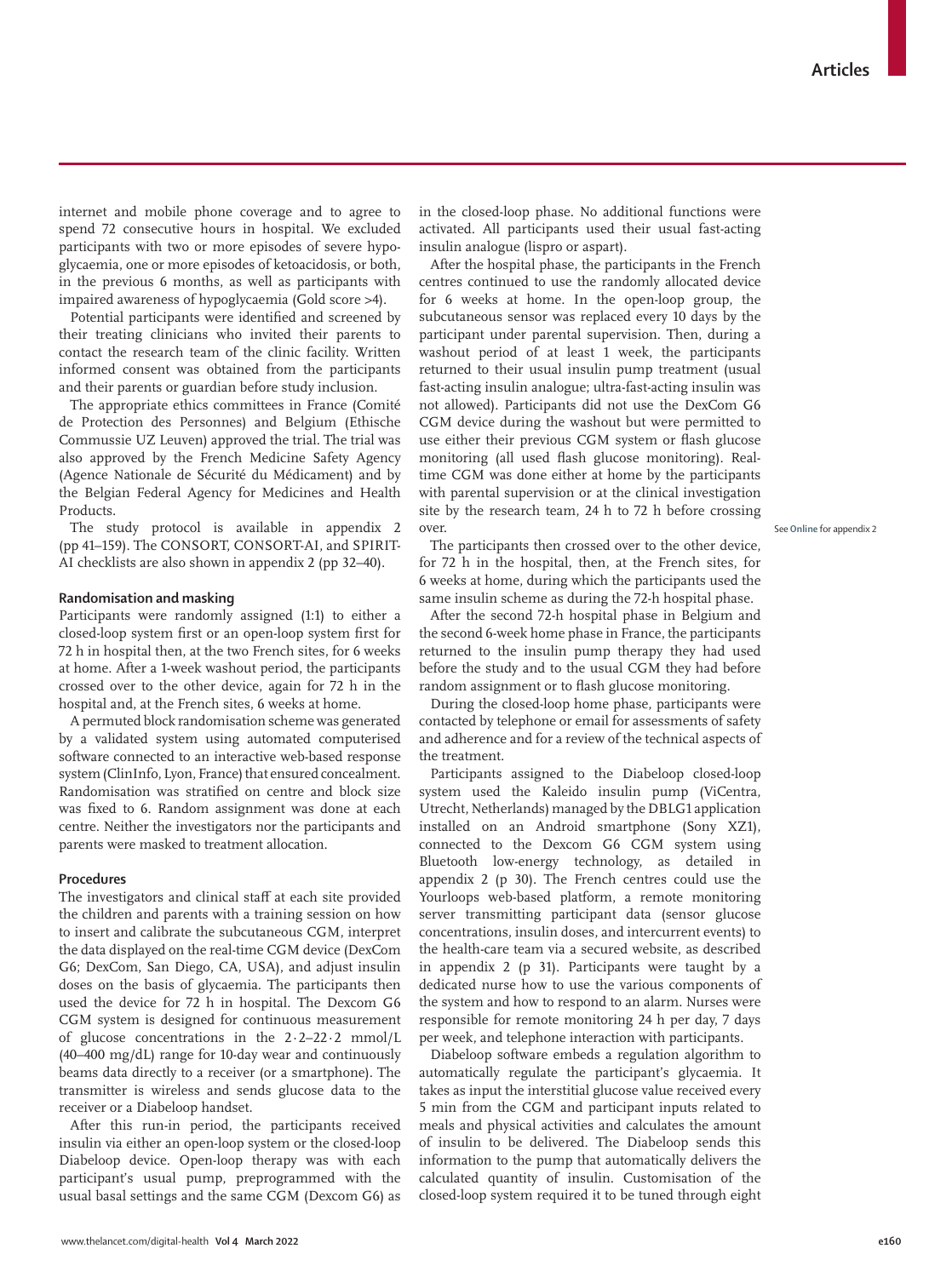settings, which could be done during the initial 24 h or at the end of the 72-h hospital phase. The DBLG1 system combines an algorithm based on machine learning within a physiological framework with an expert system and self-learning algorithms. The algorithm also featured additional settings that were manually accessible and designed to modulate the reactivity of regulation, to better fit with individual metabolic profiles. Details of the algorithm have been published previously<sup>29</sup> (appendix 2 pp 30–31). The target glucose concentration was set at 6·05 mmol/L (110 mg/dL) for the first days but could be decreased to  $5.55$  mmol/L (100 mg/dL) according to the glycaemic pattern reported by the CGM system.

For each participant, CGM data and other clinically relevant data were collected into an electronic case-report form in accordance with Good Clinical Practice guidelines. The participants and parents completed the Diabetes Treatment Satisfaction Questionnaire, the Paediatric Quality of Life Inventory (PedsQoL), and the Artificial Pancreas Acceptance Questionnaire at baseline (visit 2) and at the end of each phase (fourth day of the hospital phase at visit 3 or 7 and during the home phase at visit 5 or 9 in the closed-loop group). The Diabetes Technology Questionnaire was completed by the parents and participants at the two French sites, at the same timepoints.

An independent Data Safety Monitoring Board (DSMB) comprised a chairperson and two experts. The DSMB was informed of all serious adverse event data at periodic intervals. The DSMB reported to the study management committee any safety concerns and recommendations for suspension or early termination of the investigation.

### **Outcomes**

Only a few hybrid closed-loop systems have been assessed in the paediatric population and the Diabeloop system's safety and efficiency have been reported only in an adult population. Therefore, because the Diabeloop system has not been tested in paediatric populations, the French Medicine Safety Agency required a safety outcome as a primary outcome in a supervised hospital setting. Thus, we chose as the primary outcome the mean proportion of time spent in hypoglycaemia  $(<3.9 \text{ mmol/L}$   $(<70 \text{ mg/dL})$  recorded by the CGM during the 72-h hospital phase.

The secondary outcomes were mean glycaemia, the low blood-glucose index and high blood-glucose index, TIR (the proportion of time spent with sensor glucose within  $3.9-10.0$  mmol/L [70-180 mg/dL]), the coefficient of variation of glucose, and the Blood Glucose Risk Index, all assessed 24 h per day during the 72-h hospital phase, between 2300 h and 0700 h during the 72-h hospital phase, and during the home phase. The exploratory outcomes were the proportion of time the closed-loop system was active during the 72-h hospital phase, the duration of glucose monitoring with both systems during the 72-h hospital phase, and patients' and their guardians' perceptions of lifestyle change, satisfaction, and diabetes management assessed with the Diabetes Treatment Satisfaction Questionnaire, the Diabetes Technology Questionnaire, the PedsQoL, and the Artificial Pancreas Acceptance Questionnaire.

The safety outcomes were the time spent with sensor glucose concentrations less than 3·0 mmol/L ( $<54 \text{ mg/dL}$ ) and less than  $3.3 \text{ mmol/L}$  ( $<60 \text{ mg/dL}$ ) assessed 24 h per day during the 72-h hospital phase, between 2300 h and 0700 h during the 72-h hospital phase, and during the home phase; the number of severe hypoglycaemic events (requiring assistance from another person to actively administer carbohydrate, glucagon, or other resuscitative actions); the number of participants who had severe hypoglycaemia; the proportion of time spent with sensor glucose concentrations greater than  $10.0$  mmol/L (>180 mg/dL), greater than  $13.9$  mmol/L  $(>250 \text{ mg/dL})$ , and greater than  $16.7 \text{ mmol/L}$ (>300 mg/dL), all assessed 24 h per day during the 72-h hospital phase, between 2300 h and 0700 h during the 72-h hospital phase, and during the home phase; and the number of severe diabetic ketoacidosis events. Data for the predefined endpoint of fasting blood glucose were not automatically collected because this was unpractical and not useful in assessing metabolic control (details of this endpoint are in appendix 2 p 23).

The utility endpoints were measured as insulin daily dose.

## **Statistical analysis**

With a sample size of 20, a paired *t* test with a 2·5% onesided significance level would have 80% power to reject the null hypothesis that the closed-loop system was inferior to the open-loop system for the primary outcome, assuming a non-inferiority margin of –2·5% (absolute value) and a standard deviation of the differences of 3·7%.

All randomly assigned participants were included in the primary analysis on an intention-to-treat basis. In non-inferiority trials, the intention-to-treat analysis can bias towards the null, which might lead to false claims of non-inferiority;<sup>32</sup> therefore, the primary outcome was also assessed in the per-protocol population, defined as all patients who were randomly assigned and treated according to the protocol with no important protocol deviation. Non-inferiority was documented only if both the intention-to-treat and per-protocol analyses led to the same conclusion.

If non-inferiority was documented (with a one-sided significant p value), superiority was also assessed (with a two-sided p value). Superiority was documented only if both the intention-to-treat and per-protocol analyses led to the same conclusion.

Comparisons between treatment groups for the primary endpoint were based on a mixed effect model for repeated measures (MMRM). This model included treatment (closed loop and open loop) and crossover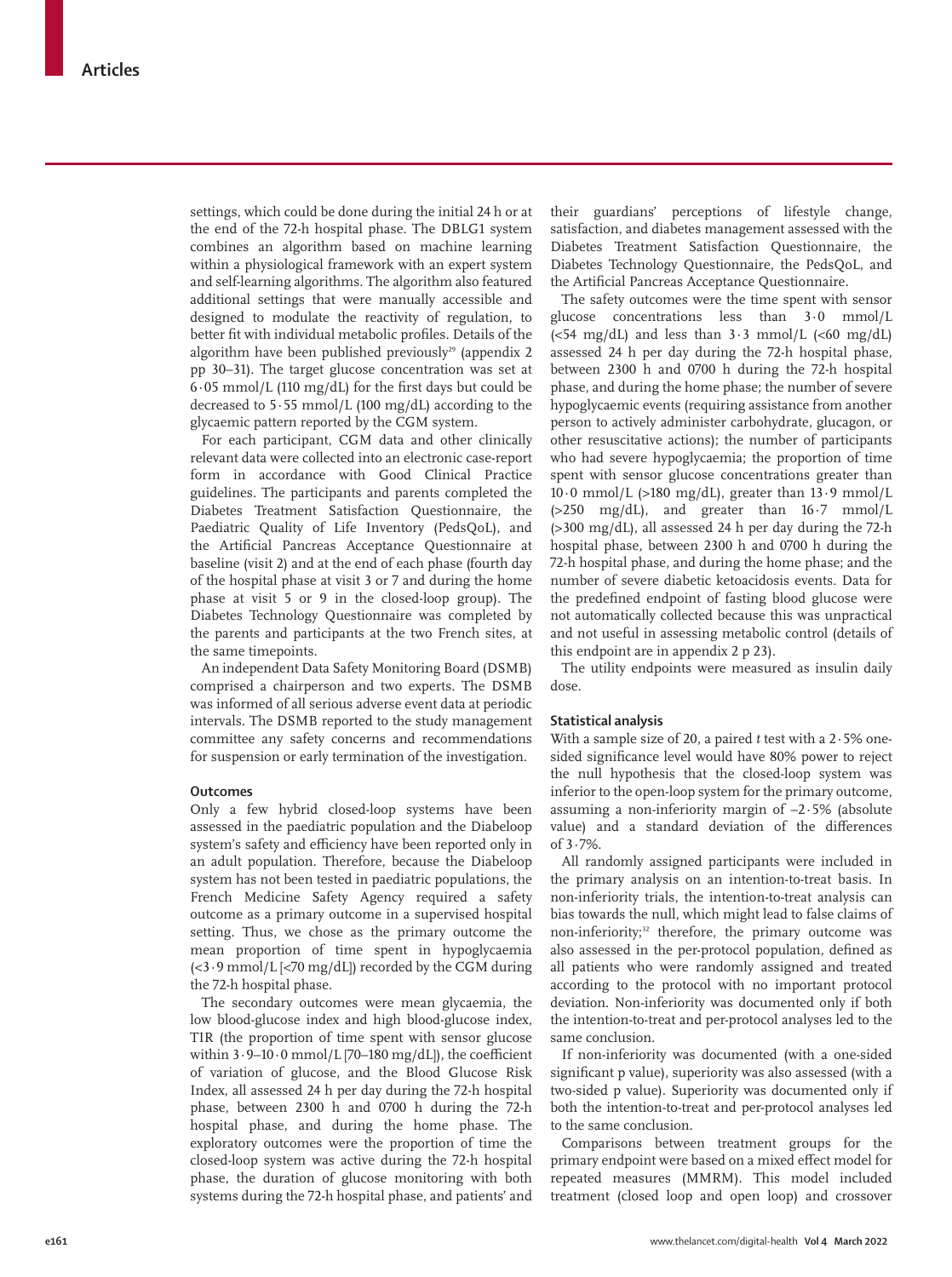period as fixed effects, participant as a random effect, and period baseline (ie, proportion of time spent with sensor glucose concentration <3·9 mmol/L at visit 2 and at visit 6) as covariates. Adjusted mean values, as well as treatment contrasts, were presented together with the two-sided 95% CIs and one-sided p value and two-sided p value if non-inferiority was documented. As stated in the statistical analysis plan (appendix 2 pp 160–439), sensitivity analyses were done with an MMRM without multiple imputation, an MMRM using a different covariance structure, and the generalised estimating equation approach with a γ distribution and a log link function.

Missing data were imputed using the multiple imputation method. Missing baseline data were replaced with the mean value of non-missing baselines in the corresponding period, as planned in the statistical analysis plan.

Continuous secondary endpoints were analysed in the population of participants who used the assigned device at least once during the first period and at least once during the second period, using the same model as described for the primary endpoint. Adjusted mean values and treatment contrasts were computed with their 95% CIs and two-sided p values (superiority analysis). The safety outcomes were analysed in the intention-to-treat population.

SAS software (version 9.4) was used for the sample size estimation and all statistical analyses. This study was registered with ClinicalTrials.gov, NCT03671915.

#### **Role of the funding source**

The funder of the study had no role in study design, data collection, data analysis, data interpretation, or writing of the report.

## **Results**

Between May 6 and Dec 23, 2019, 21 participants were screened, included, randomly assigned, and treated (sequence of randomisation in appendix 2 p 1). Among them, ten were assigned to the closed-loop system first and 11 assigned to the open-loop system first (figure 1). One participant who started with the closed-loop system did not complete the study for medical reasons (allergic reaction to the Dexcom G6 patch while in the open-loop phase at home) and was included in the intention-to-treat analysis only (available data were used to calculate means). The first 6-week home phase was completed by 17 participants, eight assigned to the closed-loop system first and nine assigned to the open-loop system first. For the French centres, the median duration of device use was 46·7 days (IQR 43·2–47·7) with the closed-loop system and  $46.8$  days  $(44.0-46.9)$  with the open-loop system. At the Belgian centre, the median duration of device use was 4·9 days (4·8–5·0) with the closed-loop system and 4·9 days (4·9–5·0) with the open-loop system. The per-protocol population analysis was identical to the analysis in the full analysis set.

Baseline characteristics of the 21 participants are shown in table 1. Comparing the effect of the different subgroups in the intention-to-treat population shows the absence of significant differences (appendix 2 p 1). Results for the primary and secondary outcomes are shown in table 2. Sensor data availability during the 72-h



#### *Figure 1:* **Trial profile**

\*One patient from the UZ Leuven centre was excluded for medical reasons (allergic reaction to the Dexcom G6).

|                                                                 | Group 1: closed loop then<br>open loop (n=10) | Group 2: open loop then<br>closed loop (n=11) |  |  |  |
|-----------------------------------------------------------------|-----------------------------------------------|-----------------------------------------------|--|--|--|
| Age at inclusion, years                                         | $8.5(7.0-10.0)$                               | $8.0(6.0-9.0)$                                |  |  |  |
| Sex                                                             |                                               |                                               |  |  |  |
| Female                                                          | 6(60%)                                        | 5(45%)                                        |  |  |  |
| Male                                                            | 4(40%)                                        | 6(55%)                                        |  |  |  |
| Weight, kg                                                      | $30.0(26.0 - 41.0)$                           | $30.0(25.0-33.0)$                             |  |  |  |
| Time from diabetes discovery to inclusion, years                | $6.0(5.0 - 7.0)$                              | $5.0(3.0-8.0)$                                |  |  |  |
| Time from first use of pump to inclusion, years                 | $5.5(3.0-6.0)$                                | $3.0(2.0-5.0)$                                |  |  |  |
| Last $HbA_{11}$ %                                               | $7.6\%$ (7.2-7.7)                             | $7.0\%$ (6.4-7.3)                             |  |  |  |
| Last $HbA_{16}$ , mmol/mol                                      | $60(55-61)$                                   | $53(46-56)$                                   |  |  |  |
| Last c-peptide concentration, ng/mL                             | $0.0(0.0-0.0)$                                | $0.0(0.0-0.0)$                                |  |  |  |
| Data are median (IQR) or n (%). HbA, = qlycated haemoglobin A,. |                                               |                                               |  |  |  |
| Table 1: Baseline characteristics                               |                                               |                                               |  |  |  |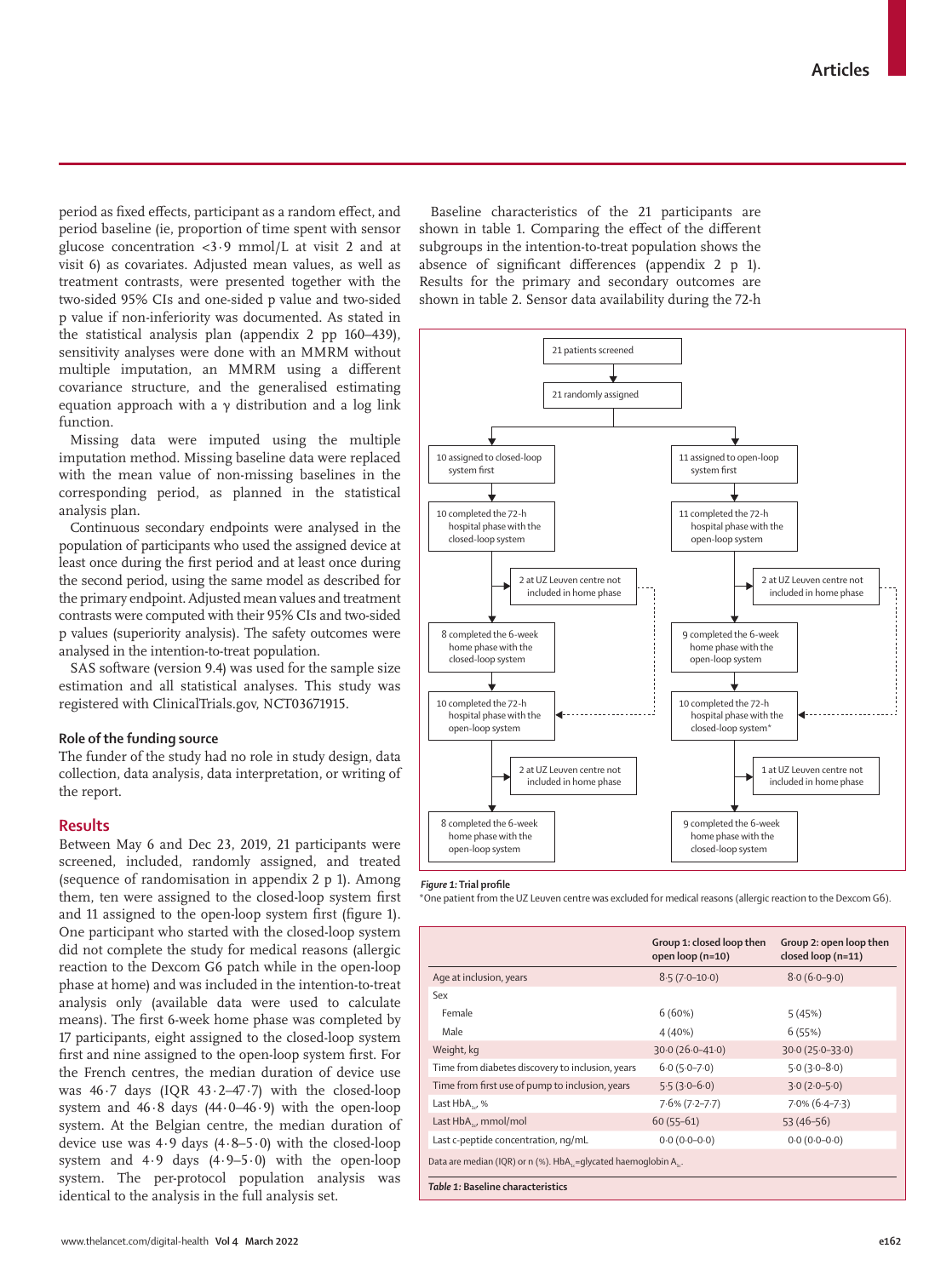hospital phase and the 6-week home phase are shown in table 3.

closed-loop system than with the open-loop system (adjusted mean 2·04% [SE 0·79, 95% CI 0·44–3·64] *vs* 7·06% [0·79, 5·46–8·66]; p<0·0001; table 2). The difference was also significant for the time spent with

During the 72-h hospital phase, significantly less time was spent in hypoglycaemia (<3·9 mmol/L) with the

|                                                                 | 72-h hospital phase                      |                                            | 6-week home phase      |                                             |                                             |                        |  |  |
|-----------------------------------------------------------------|------------------------------------------|--------------------------------------------|------------------------|---------------------------------------------|---------------------------------------------|------------------------|--|--|
|                                                                 | Closed loop (n=21)                       | Open loop (n=21)                           | p value<br>(two-sided) | Closed loop (n=17)                          | Open loop (n=17)                            | p value<br>(two-sided) |  |  |
| Proportion of CGM time in glucose range                         |                                          |                                            |                        |                                             |                                             |                        |  |  |
| 3.9-10.0 mmol/L                                                 |                                          |                                            |                        |                                             |                                             |                        |  |  |
| Adjusted mean<br>(SE, 95% CI)                                   | 68.73%<br>(2.47, 63.70 to 73.75)         | 70.53%<br>$(2.45, 65.55$ to $75.52)$       | 0.54                   | 66.19%<br>$(1.50, 63.11 \text{ to } 69.27)$ | 58.68%<br>$(1.49, 55.61 \text{ to } 61.75)$ | < 0.001                |  |  |
| Median (IQR)                                                    | 71.6%<br>(58.1 to 74.9)                  | 72.0%<br>(66.5 to 75.4)                    |                        | 65.6%<br>$(64.2 \text{ to } 67.0)$          | 58.1%<br>(53.1 to 63.0)                     |                        |  |  |
| $>10.0$ mmol/L                                                  |                                          |                                            |                        |                                             |                                             |                        |  |  |
| Adjusted mean<br>(SE, 95% CI)                                   | 28.88%<br>(2.49, 23.80 to 33.95)         | 22.28%<br>(2.48, 17.22 to 27.35)           | 0.024                  | 31.10%<br>(1.78, 27.42 to 34.77)            | 36.11%<br>(1.78, 32.44 to 39.78)            | 0.015                  |  |  |
| Median (IQR)                                                    | 28.1%<br>(21.8 to 41.3)                  | 21.7%<br>$(18.0 \text{ to } 25.8)$         | $\ddot{\phantom{0}}$   | 32.3%<br>(29.8 to 32.7)                     | 35.8%<br>(29.5 to 42.0)                     |                        |  |  |
| $>13.9$ mmol/L                                                  |                                          |                                            |                        |                                             |                                             |                        |  |  |
| Adjusted mean<br>(SE, 95% CI)                                   | 7.55%<br>$(1.07, 5.37$ to $9.73)$        | 5.12%<br>$(1.07, 2.94$ to $7.30)$          | 0.080                  | 8.05%<br>$(1.10, 5.80 \text{ to } 10.31)$   | 12.95%<br>$(1.10, 10.69 \text{ to } 15.20)$ | 0.002                  |  |  |
| Median (IQR)                                                    | 6.1%<br>$(4.8 \text{ to } 11.1)$         | 5.2%<br>(4.1 to 6.3)                       |                        | 8.5%<br>$(6.2 \text{ to } 10.4)$            | 14.9%<br>$(8.0 \text{ to } 15.9)$           | Ω.                     |  |  |
| >16.7 mmol/L                                                    |                                          |                                            |                        |                                             |                                             |                        |  |  |
| Adjusted mean<br>(SE, 95% CI)                                   | 2.01%<br>(0.45, 1.09 to 2.93)            | 1.13%<br>$(0.46, 0.21$ to $2.06)$          | 0.13                   | 2.18%<br>$(0.52, 1.11$ to $3.26)$           | 4.40%<br>$(0.52, -3.33)$ to 5.47)           | 0.003                  |  |  |
| Median (IQR)                                                    | 1.6%<br>(0.3 to 3.5)                     | 0.9%<br>(0.0 to 1.9)                       |                        | 1.7%<br>(1.0 to 3.3)                        | 4.2%<br>$(2.8 \text{ to } 6.1)$             |                        |  |  |
| <3.9 mmol/L*                                                    |                                          |                                            |                        |                                             |                                             |                        |  |  |
| Adjusted mean<br>(SE, 95% CI)                                   | 2.04%<br>(0.79, 0.44 to 3.64)            | 7.06%<br>$(0.79, 5.46 \text{ to } 8.66)$   | <0.0001                | 2.62%<br>(0.54, 1.49 to 3.76)               | 5.24%<br>$(0.54, 4.11$ to $6.38)$           | < 0.0001               |  |  |
| Median (IQR)                                                    | 2.0%<br>$(0.8 \text{ to } 2.6)$          | 5.0%<br>(3.1 to 9.6)                       | $< 0.001$ ‡            | 2.2%<br>(1.7 to 3.2)                        | 4.4%<br>(3.1 to 7.1)                        |                        |  |  |
| <3.0 mmol/L                                                     |                                          |                                            |                        |                                             |                                             |                        |  |  |
| Adjusted mean<br>(SE, 95% CI)                                   | $0.35\%$ (0.25,<br>$-0.15$ to $0.85$ )   | 1.14%<br>$(0.25, 0.64 \text{ to } 1.64)$   | 0.030                  | 0.57%<br>$(0.17, 0.21$ to $0.94)$           | 1.01%<br>$(0.17, 0.64$ to $1.37)$           | 0.003                  |  |  |
| Median (IQR)                                                    | 0.1%<br>(0.0 to 0.7)                     | 0.6%<br>$(0.2 \text{ to } 1.8)$            |                        | 0.4%<br>$(0.3 \text{ to } 0.7)$             | 0.7%<br>(0.5 to 1.1)                        |                        |  |  |
| Number of hypoglycaemic<br>episodes <3.9 mmol/L<br>(SE, 95% CI) | 0.93<br>$(0.61, -0.30 \text{ to } 2.16)$ | 5.15<br>$(0.61, 3.92 \text{ to } 6.39)$    | < 0.0001               | 25.51<br>$(5.42, 14.21 \text{ to } 36.81)$  | 48.16<br>(5.39,<br>36.91 to 59.42)          | < 0.0001               |  |  |
| Mean glycaemia, mmol/L<br>(SE, 95% CI)                          | 8.71<br>(0.19, 8.33 to 9.09)             | 7.69<br>$(0.19, 7.31$ to $8.07)$           | < 0.001                | 8.83<br>(0.17, 8.47 to 9.19)                | 9.05<br>$(0.17, 8.69 \text{ to } 9.41)$     | 0.21                   |  |  |
|                                                                 | Coefficient of variation of glucose      |                                            |                        |                                             |                                             |                        |  |  |
| Adjusted mean<br>(SE, 95% CI)                                   | 34.02<br>$(1.14, 31.71 - 36.33)$         | 39.69<br>$(1.11, 37.42 \text{ to } 41.95)$ | < 0.001                | 36.35<br>$(1.02, 34.23 \text{ to } 38.46)$  | 42.16<br>(1.01, 40.08 to 44.25)             | < 0.0001               |  |  |
| Mean (SD)                                                       | 33.8(3.6)                                | 39.8(5.9)                                  |                        | 36.4(3.3)                                   | 42.2(4.5)                                   | .,                     |  |  |
| LBGI (SE, 95% CI)                                               | 0.59<br>$(0.16, 0.28 - 0.91)$            | 1.65<br>$(0.16, 1.33 \text{ to } 1.97)$    | < 0.0001               | 0.67<br>(0.11, 0.44 to 0.91)                | 1.22<br>$(0.11, 0.98 \text{ to } 1.46)$     | < 0.0001               |  |  |
| HBGI (SE, 95% CI)                                               | 6.48<br>$(0.50,5.46 - 7.50)$             | 4.79<br>$(0.50, 3.77$ to $5.81)$           | 0.011                  | 6.86<br>$(0.47, 5.89 \text{ to } 7.84)$     | 8.43<br>$(0.47, 7.46 \text{ to } 9.41)$     | 0.009                  |  |  |
| BGRI (SE, 95% CI)                                               | 7.12<br>$(0.49, 6.13 - 8.11)$            | 6.48<br>$(0.49, 5.49 \text{ to } 7.47)$    | 0.28                   | 7.54<br>$(0.42, 6.68$ to $8.40)$            | 9.65<br>(0.42, 8.80 to 10.51)               | < 0.001                |  |  |
| .<br>.                                                          | the contract of the contract of the      |                                            |                        | $1.143$ and $1.153$ and $1.153$ and $1.153$ |                                             |                        |  |  |

BGRI=blood-glucose risk index predicting glucose variability. CGM=continuous glucose measurement. HBGI=high blood-glucose index indicating the probability of hyperglycaemia from self-monitoring blood glucose. LBGI=low blood-glucose index indicating the probability of hypoglycaemia from self-monitoring blood glucose. \*Primary endpoint: one-sided statistical analysis (p one-sided) is in the intention-to-treat population for non-inferiority analysis of the primary endpoint; two-sided statistical analysis (p two-sided) is in the intention-to-treat population for superiority analysis of the secondary endpoints and the primary endpoint, on the adjusted means. †One sided. ‡Two sided.

*Table 2:* **Primary and secondary outcomes in the 72-h phase and 6-week home phase**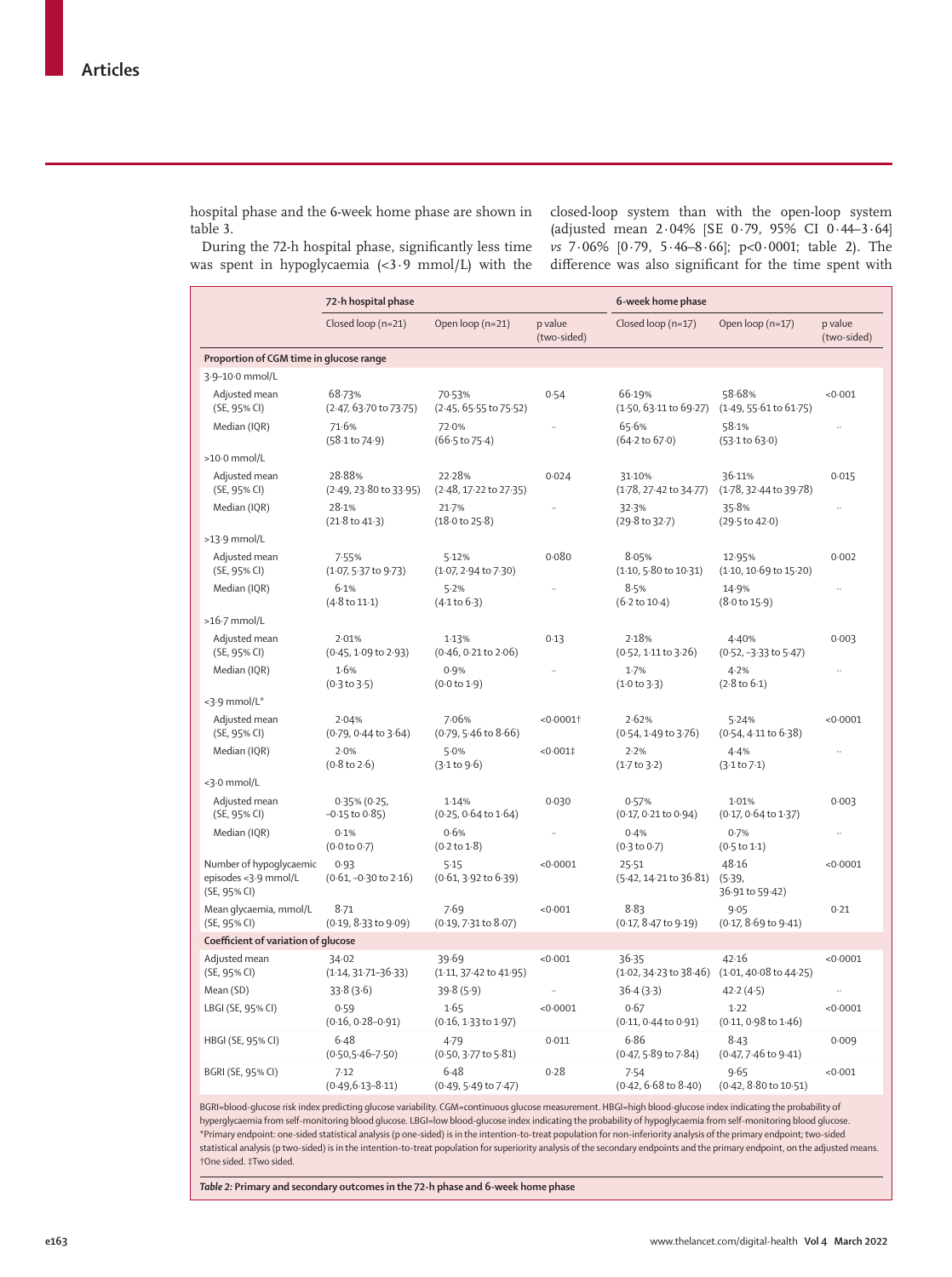www.thelancet.com/digital-health **Vol 4 March 2022 e164**

glycaemia less than 3·0 mmol/L. The number of hypoglycaemic events (<3·9 mmol/L) was significantly lower with the closed-loop system than the open-loop system (table 2).

Also during the 72-h hospital phase, mean time spent with sensor glucose within the  $3.9-10.0$  mmol/L range was not significantly different between the two devices (table 2). The mean time spent with sensor glucose greater than  $10.0 \text{ mmol/L}$  was significantly greater with the closed-loop system than with the open-loop system (table 2; figure 2A). No significant between-group differences were found for the mean times spent with glycaemia greater than 13·9 mmol/L (>250 mg/dL) or greater than  $16.7$  mmol/L  $(>300 \text{ mg/dL})$  in the 72-h hospital phase. The coefficient of variation of glucose was significantly lower with the closed-loop system than the open-loop system in the 72-h hospital phase (table 2).

Primary endpoint and secondary safety and efficacy endpoints between 2300 h and 0700 h during the hospital phase are summarised in appendix 2 (p 2). The utility endpoints (insulin daily dose) are summarised in appendix 2 (p 3).

The majority of the telephone calls from participants to nurses during the 6-week home phase in the closed-loop group occurred during the first 2 weeks: 63 (61%) of 103 calls (appendix 2 p 4). Some calls were related to the daily use of the system but could also lead to glycaemic target change or algorithm customisation during the closed-loop period under investigators' supervision.

Mean time spent with glycaemia less than 3·9 mmol/L was significantly lower with the closedloop system than with the open-loop system during the 6-week home phase (table 2; figure 2B), as was mean time with glycaemia less than 3·0 mmol/L. The number of hypoglycaemic events (<3·9 mmol/L) was significantly smaller with the closed-loop system than with the open-loop system in the 6-week home phase (table 2).

Conversely to the 72-h phase, in the 6-week home phase, the closed-loop system was associated with a significantly longer mean time spent with glycaemia 3·9–10·0 mmol/L and with a significantly shorter mean time spent with hyperglycaemia  $(>10.0 \text{ mmol/L})$ , compared with the open-loop system. Mean times spent with glycaemia greater than 13·9 mmol/L and greater than 16·7 mmol/L were also significantly shorter with the closed-loop system than the open-loop system in the 6-week home phase (table 2). The coefficient of variation of glucose was significantly lower with the closed-loop system than the open-loop system in the 6-week home phase (table 2).

The adjusted mean proportion of time with glycaemia less than  $3.3 \text{ mmol/L }$  (<60 mg/dL) during the 72-h hospital phase was significantly lower with the closedloop system (0·74% [SE 0·45, 95% CI –0·18 to 1·65]) than with the open-loop system  $(2.55\% \quad [0.45,$ 1.64 to 3.46];  $p=0.008$ . The adjusted mean proportion of time with glycaemia less than  $3 \cdot 3$  mmol/L during the hospital phase was also significantly lower with the closed-loop sytem (1·07% [SE 0·29, 95% CI 0·46 to 1 $\cdot$  68]) than the open-loop system (2 $\cdot$ 09% [0 $\cdot$ 29, 1 $\cdot$ 48 to 2·70]; p<0·0001). No severe hypoglycaemic event in any patient was documented with either system.

Glycaemic target was reduced by the investigators from  $6·1$  mmol/L (110 mg/dL) to  $5·6$  mmol/L (100 mg/dL) in eight participants (appendix 2 p 31).

|                                                                                                                 | Closed loop $(n=21)$ Open loop $(n=21)$ |                 |  |  |  |  |
|-----------------------------------------------------------------------------------------------------------------|-----------------------------------------|-----------------|--|--|--|--|
| Proportion of time sensor data were available during the 72-h<br>hospital phase                                 | $97.4\%$ (5.7)                          | $98.1\%$ (5.4)  |  |  |  |  |
| Proportion of time sensor data were available during the 6-week 94.6% (4.3)<br>home phase (French centres only) |                                         | $92.3\% (10.2)$ |  |  |  |  |
| Data are mean (SD).                                                                                             |                                         |                 |  |  |  |  |
| Table 3: Availability of sensor data during the hospital and home phases                                        |                                         |                 |  |  |  |  |



*Figure 2:* **Mean sensor glucose per 24 h during (A) the 72-h hospital phase and (B) the 6-week home phase** Shaded areas are the 95% CI.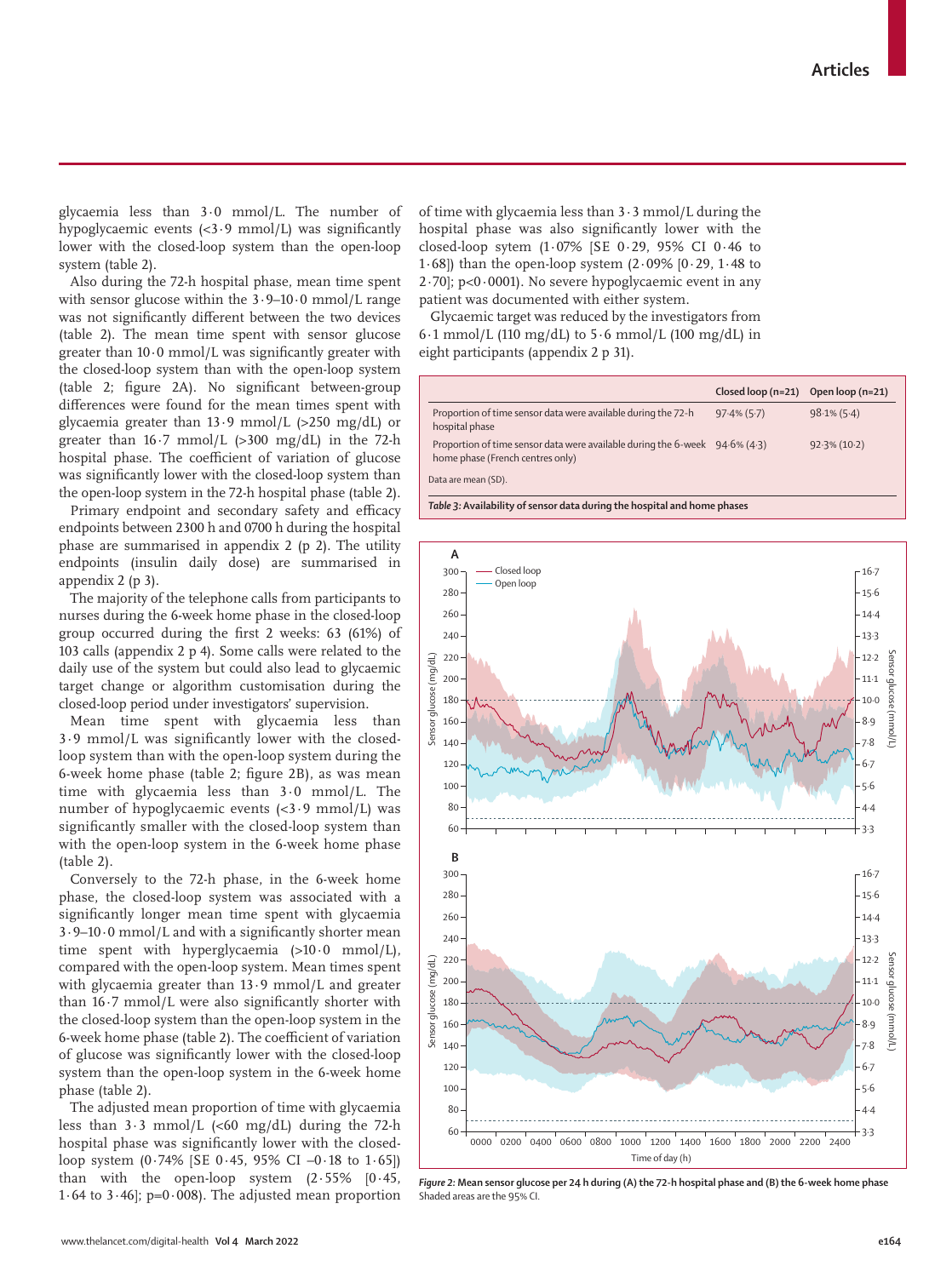No severe diabetic ketoacidosis or fatal adverse events were reported with either system. Overall, there were 25 adverse events, all of which were treatment-emergent adverse events: 18 occurred with the closed-loop system (mild: eight [44%]; moderate: seven [39%]; severe: three [17%]) and seven with the open-loop system (mild: five [71%]; moderate: two [29%]). A single serious adverse event occurred, with the closed-loop system: a severe symptomatic hyperglycaemia with ketonaemia (2·9 mmol/L) related to a canula obstruction without requiring hospitalisation.

Of the 39 pump failures, 38 occurred with the closedloop system and one with the open-loop system. We also recorded 34 DexCom-G6 CGM device failures, 27 during the closed-loop periods, three during the open-loop periods, and four between inclusion and establishment of the closed-loop or open-loop system (appendix 2 p 31).

According to the results from the Diabetes Technology Questionnaire, children had a positive opinion at baseline regarding the closed-loop device: between six (65%) and eight (89%) of nine participants agreed or strongly agreed with expecting fewer hypoglycaemic episodes; better maintenance within the target glucose range; fewer worries about their diabetes; and easier management of social life, school work, exercising, and other activities (appendix 2 pp 5–10). After using the closed-loop device, this positive opinion was maintained overall (between nine [60%] and 11 [73%] of 15 patients agreed or strongly agreed with the statements), the exceptions being the statements about fewer hypoglycaemic events, for which seven (47%) of 15 patients agreed or strongly agreed, and easier management of social life, for which eight (53%) patients agreed or strongly agreed. Parents had also very positive opinions before assessment for the same items (between eight [80%] and ten [100%] of ten parents or guardians agreed or strongly agreed overall and six [60%] to eight [80%] parents or guardians agreed or strongly agreed with the statements from the Diabetes Technology Questionnaire; appendix 2 pp 5–10). After the closed-loop assessment, parents reported feeling the treatment was flexible and easy to handle and that they had a good understanding of their child's treatment (Diabetes Treatment Satisfaction Questionnaire; appendix 2 pp 11–13).

After the study, six (50%) of 12 participants wanted to switch from their usual insulin delivery system to a hybrid closed-loop system, two (17%) did not want to switch, and eight (33%) neither agreed nor disagreed with switching. Eight (67%) of 12 parents agreed strongly or agreed to move to the closed-loop system (Acceptance Questionnaire at home phase visit 5 or 9; appendix 2 pp 16–18). The median quality of life scores from the PedsQoL were greater than 75 for children aged 8–12 years and aged 5–7 years and for parents for both devices (appendix 2 pp 24–29).

During the 72-h hospital phase across both groups, mean duration of CGM was 69·9 h (SD 2·3) using the closed-loop system and  $72.4 h (4.3)$  using the open-loop system. During the 6-week home phase across both groups, mean duration of CGM was  $40.4$  days (SD  $2.3$ ) using the closed-loop system and  $37.8$  days  $(7.6)$  using the open-loop system. Of the available sensor data time, participants spent mean  $99.3\%$  (SD  $1.0$ ) of the time that they were assigned the closed-loop system during the 72-h hospital period on active closed loop, and mean 99·9% (0·1) of the time that they were assigned the closed-loop system during the 6-week home phase (in French centres only) on active closed loop.

#### **Discussion**

This trial is one of the first assessing a hybrid closed-loop system in an exclusively paediatric population in a shortterm and long-term manner in everyday life conditions with a CGM. The DBL4K hybrid closed-loop system for prepubescent children was not inferior to an open-loop system for the primary endpoint of time spent in hypoglycaemia. The time spent in hypoglycaemia was significantly shorter with the closed-loop system than the open-loop system. Although the TIR was not significantly increased versus the open-loop system during the first days of the closed-loop system use, it became so during the 6-week home phase. The mean TIR was greater than 65% only with the closed-loop system during the home phase. The coefficient of glucose variation was significantly lower with the closed-loop system than the open-loop system. The mean time spent with blood glucose greater than 10·0 mmol/L was significantly greater with the closed-loop device than the open-loop device during the hospital phase, but not in the home phase. This study is one of few to include data on prepubescent children at home and to collect information on quality of life.<sup>21,33</sup>

Over the past 2 years, multiple studies have assessed various hybrid closed-loop systems. The DBL4K system produced similar improvements in metabolic targets as reported for other systems such as the Minimed 670G Hybrid closed-loop system (Medtronic, Minneapolis, MN, USA)18,29,30 or the Tandem t:slim X2 insulin pump with Control-IQ technology (Tandem Diabetes Care, San Diego, CA, USA).<sup>22</sup> Findings from Breton and colleagues' study<sup>22</sup> in 101 randomly assigned patients showed an increased TIR during 16 weeks with a t:slim X2 insulin pump with Control-IQ technology compared with a sensor-augmented insulin pump. Forlenza and colleagues'21 randomised trial in 6–12-year-old children using the t:slim X2 insulin pump with Control-IQ technology showed an increased TIR during 3-day homeuse, with no significant difference in hypoglycaemic events or time below range (TBR) compared with sensoraugmented insulin pump therapy. Findings from a randomised trial by De Bock and colleagues<sup>34</sup> in participants aged 12–25 years showed an increase in TIR during 6 months with a Minimed 670G Hybrid closedloop system versus standard therapy, with or without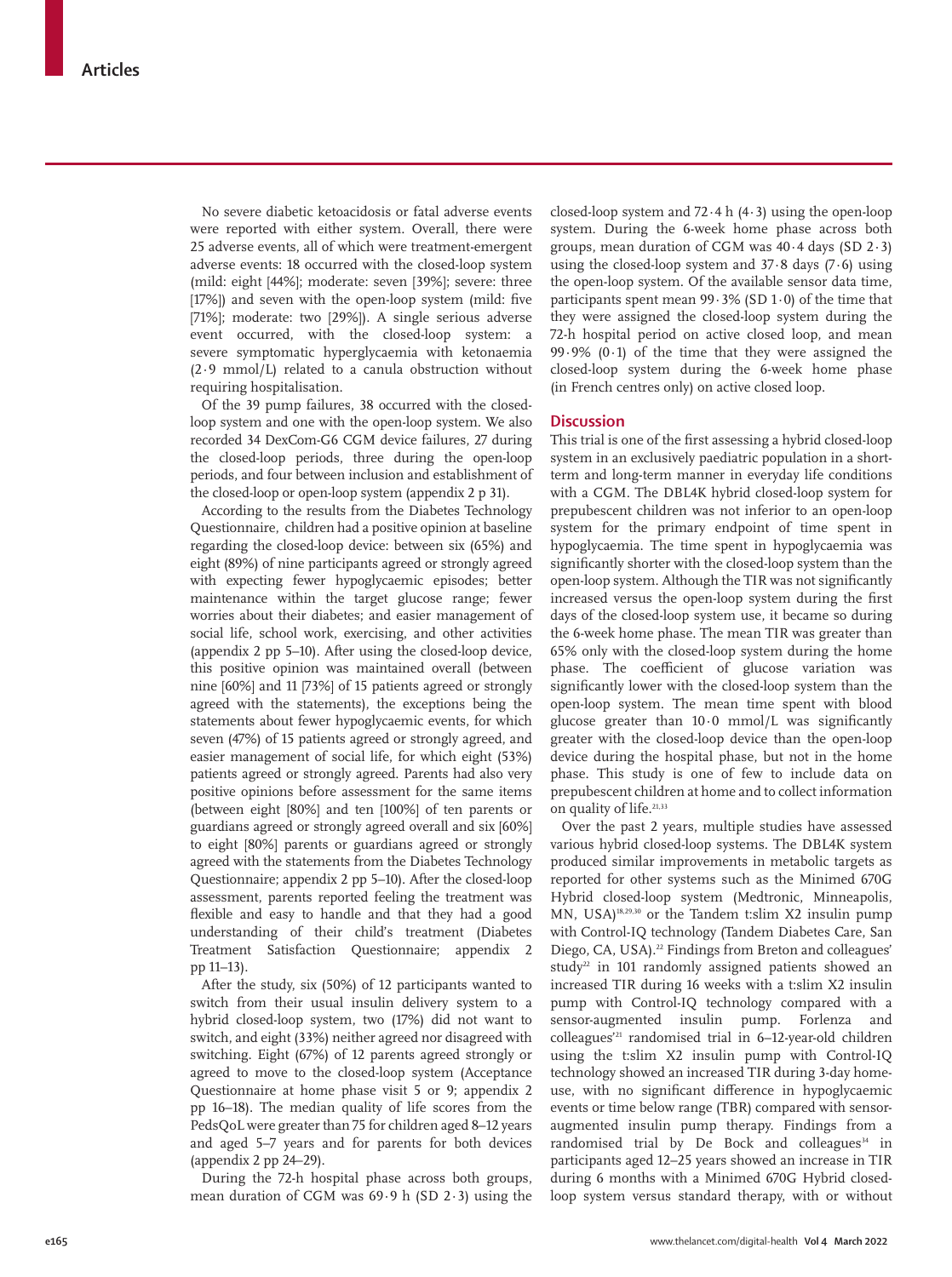CGM. Ekhlaspour and colleagues<sup>20</sup> did a randomised trial in children and adolescents (aged 6–18 years) during a 48 h ski camp and showed an increase in TIR without any significant increase of hypoglycaemia while on closed loop with the t:slim X2 with Control-IQ technology artificial pancreas system compared with sensoraugmented insulin pump therapy. Other studies that have included children but were not in an exclusively paediatric population have shown long-term increased TIR and decreased TBR with closed-loop systems such as the t:slim X2 with Control-IQ technology compared with sensor-augmented insulin pump therapy.

Our study in an exclusively prepubescent paediatric population also compared an open-loop system with a closed-loop system during a short period in hospital and a longer period at home. Over the home period, glucose target achievement was better with the closed-loop system than the open-loop system. With the closed-loop system, the ability to customise the settings, notably the machine reactivity to hyperglycaemia and to near-normal glycaemia, probably contributed to the better results compared with the open-loop system over the longer term. The efficacy of the closed-loop system increases over time via machine learning, thereby decreasing glycaemic variability. This increase in efficacy over time would be expected to decrease hypoglycaemic events and to increase the TIR in the long term. Another factor is the accumulation of experience with the hybrid closed-loop system by health-care workers, participants, and families. Experience of the health-care workers not only increased over time but also with the number of included participants. In this study, the effects of machine learning and the manual adjustments made to the tuneable settings of the closed-loop system are confounding. Therefore, it is not possible to confirm the positive effect of machine learning. In real life conditions in which remote monitoring is reduced, it will be possible to assess the direct effect of the machine learning algorithm on metabolic control.

 $HbA<sub>IC</sub>$  values were not measured because the study duration in each group was only 6 weeks and 3 days. With the closed-loop system, given the mean glycaemia and TIR, the  $HbA<sub>1C</sub>$  values would be expected to meet ISPAD targets.

TBR in the open-loop group during the hospital period was higher than the recommended clinical targets but was closer to the recommended value during the home phase (5·24% [95% CI 4·11–6·38]). These TBR values are similar to the ones reported with closed-loop systems in other studies and the values observed in the French paediatric population using mostly scanned continuous monitoring (78% of the paediatric population with type 1 diabetes is using scanned continuous monitoring [Boissy C, Association des Jeunes Diabétiques, France, personal communication]).

The Diabeloop device allows continuous remote monitoring via YourLoops. The handset can transmit participant data (blood glucose concentrations, insulin doses, and intercurrent events) to a dedicated health-care team via a secured website. The interface is the same for the participant and health-care team or parents, and data are provided continuously in real time. The DBLG1 system has already been implemented in 3000 adult patients. A recent study<sup>35</sup> using DBLG1, in which remote monitoring was only used at the caregivers' discretion, showed even better glycaemic control (TIR) during 6 months of follow-up compared with the pivotal study of DBLG1,<sup>30</sup> in which remote monitoring was not optional. Remote monitoring is therefore not absolutely required and metabolic control can be achieved independently from this remote monitoring. However, this remote monitoring would be expected to improve follow-up, thereby potentially increasing safety compared with other closed-loop systems and reassuring parents.

Adverse events were more common with the closedloop system than the open-loop system, most of which involved the Kaleido pump. CGM deficiencies were also more common with the closed-loop device. During the closed-loop phase, participants had a new insulin pump (Kaleido pump), whereas during the open-loop phase they used their usual pump therapy. Requests related to new pumps and devices, and pump failures related to a lack of experience in handling new devices and pumps are usually more frequent during the first weeks when a new system is implemented, regardless of the hybrid closed-loop system.36 Moreover, as a result of data from our study showing device deficiencies, the ViCentra Company improved its processes, which decreased the number of technical issues. Some adverse events, such as pump occlusion and others related to the device will probably decrease in the future, as the Diabeloop system can be adapted to other CGMs and pumps, notably those previously used by the participants. Moreover, the Diabeloop system was first designed for adults, and the algorithm will adapt over time to the specific characteristics of children. In adolescents, algorithm adjustments would be able to counteract the effects of missed boluses. Also, continuous machine learning should gradually diminish the blood glucose variations related to puberty and to growth hormone release during the first part of the night.

In our study, adherence to the Diabeloop closed-loop system was high, even over the 6-week home phase. However, this adherence might be due in part to selection bias, because we included participants with good metabolic control and experience in using CGM systems. Our questionnaire data indicated that the closed-loop system decreased the burden of diabetes management for the participants and parents. Participants and parents had higher expectations before the study than at the study completion, which could be partly explained by the children's reluctance to try a new therapy associated with the unavoidable increase in medical and parental supervision, despite metabolic improvement.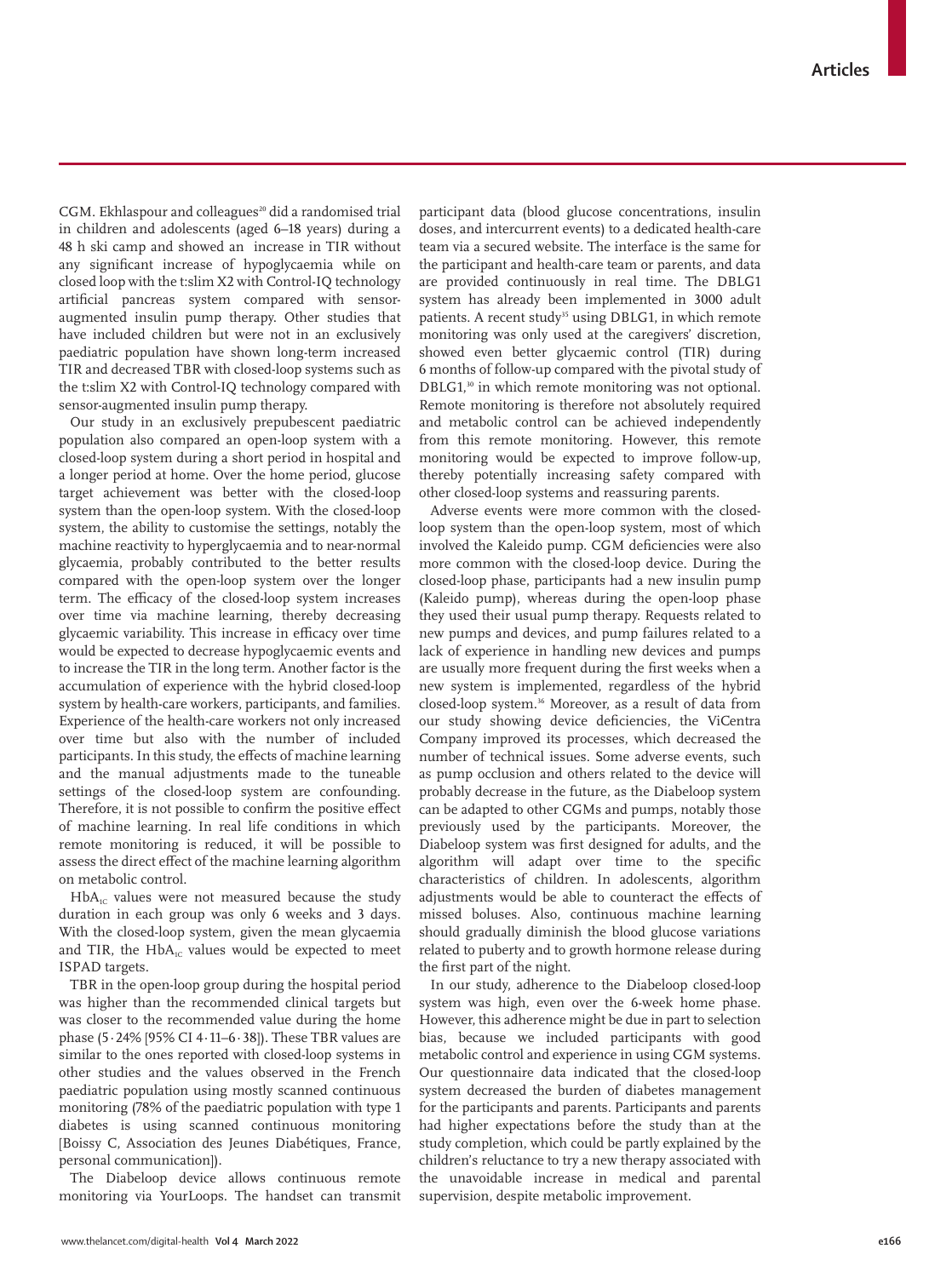One limitation of this study is its sample size. This study's main objective was to establish the system's safety. It is important in the future to complete long-term follow-up on a larger scale to assess that the glycaemic control improvement remains after a 6-week period.

In conclusion, the Diabeloop hybrid closed-loop system with continuous remote monitoring and an algorithm optimised by machine learning can provide good metabolic control in prepubescent children with type 1 diabetes, under real-life conditions, while decreasing the burden of diabetes management for the participants and parents.

#### **Contributors**

SF, GC, JB, MP, KC, CLT, and P-YB wrote the protocol. CM, AS, NG, CG, CLT, and JB were involved in participants' follow-up and data collection. DK, JB, GC, SF, CM, CLT, and MP analysed and interpreted the results. DK, JB, GC, and SF wrote the manuscript. All authors contributed to the manuscript revision. All authors had access to all raw data. EH engineered the algorithm. JB and SF accessed and verified the data. JB is independent of the Diabeloop company. All authors had final responsibility for the decision to submit for publication.

#### **Declaration of interests**

SF is a consultant for Diabeloop, a member of the scientific board of Diabeloop, a shareholder of Diabeloop, and she received speaker honoraria from Abbott, participated on a data safety monitoring board or advisory board for Novo Nordisk, and has received congress invitations from Sanofi, MSD, Roche, and Abbott. GC owns shares in Diabeloop and is chief medical officer of the Diabeloop company. P-YB has received speaker honoraria from Abbott, Eli Lilly, Novo Nordisk, Roche, and has served on advisory board panels for Abbott, Dexcom, Diabeloop, Insulet, Eli Lilly, Novo Nordisk, and Roche. EH owns shares in Diabeloop, which participated in the funding and provision of study materials, and has a leadership role in Diabeloop. KC received support for attending a meeting with Sandoz, participated on an advisory board for Abbott, and received consulting fees from Novo Nordisk. All other authors declare no competing interests.

#### **Data sharing**

The investigators agree to share de-identified individual participant data, the study protocol, and the statistical analysis plan with academic researchers at the time of publication for an unlimited period. Proposals should be directed to jacques.beltrand@aphp.fr.

#### **Acknowledgments**

This study was funded by the French Innovation Fund and Diabeloop. Diabeloop provided equipment for the study. The Diabeloop Trial Investigators thank Roman Hovorka and Malgorzata E Wilinska for helping as advisors for the optimisation of the artificial pancreas by providing access to their in silico simulator, which is used for artificial pancreas optimisation. We thank the nurse practitioners from the Toulouse University Hospital (Claire Goyet Belval and Christine Rohou Vitrand), the University Hospitals Leuven (Eva Vandoorne), Centre d'Etudes et de Recherches pour l'Intensification du Traitement du Diabète (CERITD; Marie-Hélène Petit and Delphine Coto), and Necker-Enfants Malades University Hospital (Nadine Lepage, Isabelle Jourdon, and Astrid Collinet) for providing care to the study patients. We thank also the project leaders at the clinical trial centres at Necker-Enfants Malades University Hospital (Sandra Colas and Saphia Faked) and at CERITD (D Ingrao-Lecante). We thank the patients for their participation and the staff of all clinical research centres involved in this study.

#### **References**

- 1 Patterson CC, Dahlquist GG, Gyürüs E, Green A, Soltész G. Incidence trends for childhood type 1 diabetes in Europe during 1989–2003 and predicted new cases 2005–20: a multicentre prospective registration study. *Lancet* 2009; **373:** 2027–33.
- 2 Rawshani A, Sattar N, Franzén S, et al. Excess mortality and cardiovascular disease in young adults with type 1 diabetes in relation to age at onset: a nationwide, register-based cohort study. *Lancet* 2018; **392:** 477–86.
- 3 Šuput Omladič J, Slana Ozimič A, Vovk A, et al. Acute hyperglycemia and spatial working memory in adolescents with type 1 diabetes. *Diabetes Care* 2020; **43:** 1941–44.
- Mauras N, Buckingham B, White NH, et al. Impact of type 1 diabetes in the developing brain in children: a longitudinal study. *Diabetes Care* 2021; **44:** 983–92.
- 5 Gaudieri PA, Chen R, Greer TF, Holmes CS. Cognitive function in children with type 1 diabetes: a meta-analysis. *Diabetes Care* 2008; **31:** 1892–97.
- 6 Naguib JM, Kulinskaya E, Lomax CL, Garralda ME. Neuro-cognitive performance in children with type 1 diabetes—a meta-analysis. *J Pediatr Psychol* 2009; **34:** 271–82.
- 7 Codner E, Acerini CL, Craig ME, Hofer SE, Maahs DM. ISPAD clinical practice consensus guidelines 2018: what is new in diabetes care? *Pediatr Diabetes* 2018; **19** (suppl 27)**:** 5–6.
- Battelino T, Danne T, Bergenstal RM, et al. Clinical targets for continuous glucose monitoring data interpretation: recommendations from the international consensus on time in range. *Diabetes Care* 2019; **42:** 1593–603.
- 9 Vigersky RA, McMahon C. The relationship of hemoglobin A<sub>1c</sub> to time-in-range in patients with diabetes. *Diabetes Technol Ther* 2019; **21:** 81–85.
- 10 Foster NC, Beck RW, Miller KM, et al. State of type 1 diabetes management and outcomes from the T1D exchange in 2016–2018. *Diabetes Technol Ther* 2019; **21:** 66–72.
- 11 Gonzalez JS, Tanenbaum ML, Commissariat PV. Psychosocial factors in medication adherence and diabetes self-management: implications for research and practice. *Am Psychol* 2016; **71:** 539–51.
- 12 Brown SA, Kovatchev BP, Raghinaru D, et al. Six-month randomized, multicenter trial of closed-loop control in type 1 diabetes. *N Engl J Med* 2019; **381:** 1707–17.
- 13 Karageorgiou V, Papaioannou TG, Bellos I, et al. Effectiveness of artificial pancreas in the non-adult population: a systematic review and network meta-analysis. *Metabolism* 2019; **90:** 20–30.
- Barnard KD, Wysocki T, Allen JM, et al. Closing the loop overnight at home setting: psychosocial impact for adolescents with type 1 diabetes and their parents. *BMJ Open Diabetes Res Care* 2014; **2:** e000025.
- 15 Bevier WC, Fuller SM, Fuller RP, et al. Artificial pancreas (AP) clinical trial participants' acceptance of future AP technology. *Diabetes Technol Ther* 2014; **16:** 590–95.
- Ziegler C, Liberman A, Nimri R, et al. Reduced worries of hypoglycaemia, high satisfaction, and increased perceived ease of use after experiencing four nights of MD-logic artificial pancreas at home (DREAM4). *J Diabetes Res* 2015; **2015:** 590308.
- 17 Tauschmann M, Thabit H, Bally L, et al. Closed-loop insulin delivery in suboptimally controlled type 1 diabetes: a multicentre, 12-week randomised trial. *Lancet* 2018; **392:** 1321–29.
- 18 Barnard KD, Wysocki T, Ully V, et al. Closing the loop in adults, children and adolescents with suboptimally controlled type 1 diabetes under free living conditions: a psychosocial substudy. *J Diabetes Sci Technol* 2017; **11:** 1080–88.
- Buckingham BA, Forlenza GP, Pinsker JE, et al. Safety and feasibility of the OmniPod hybrid closed-loop system in adult, adolescent, and pediatric patients with type 1 diabetes using a personalized model predictive control algorithm. *Diabetes Technol Ther* 2018; **20:** 257–62.
- 20 Ekhlaspour L, Forlenza GP, Chernavvsky D, et al. Closed loop control in adolescents and children during winter sports: use of the Tandem Control-IQ AP system. *Pediatr Diabetes* 2019; **20:** 759–68.
- Forlenza GP, Ekhlaspour L, Breton M, et al. Successful at-home use of the Tandem Control-IQ artificial pancreas system in young children during a randomized controlled trial. *Diabetes Technol Ther* 2019; **21:** 159–69.
- 22 Breton MD, Kanapka LG, Beck RW, et al*.* A randomized trial of closed-loop control in children with type 1 diabetes. *N Engl J Med* 2020; **383:** 836–45.
- Sherr JL, Buckingham BA, Forlenza GP, et al. Safety and performance of the Omnipod hybrid closed-loop system in adults, adolescents, and children with type 1 diabetes over 5 days under free-living conditions. *Diabetes Technol Ther* 2020; **22:** 174–84.